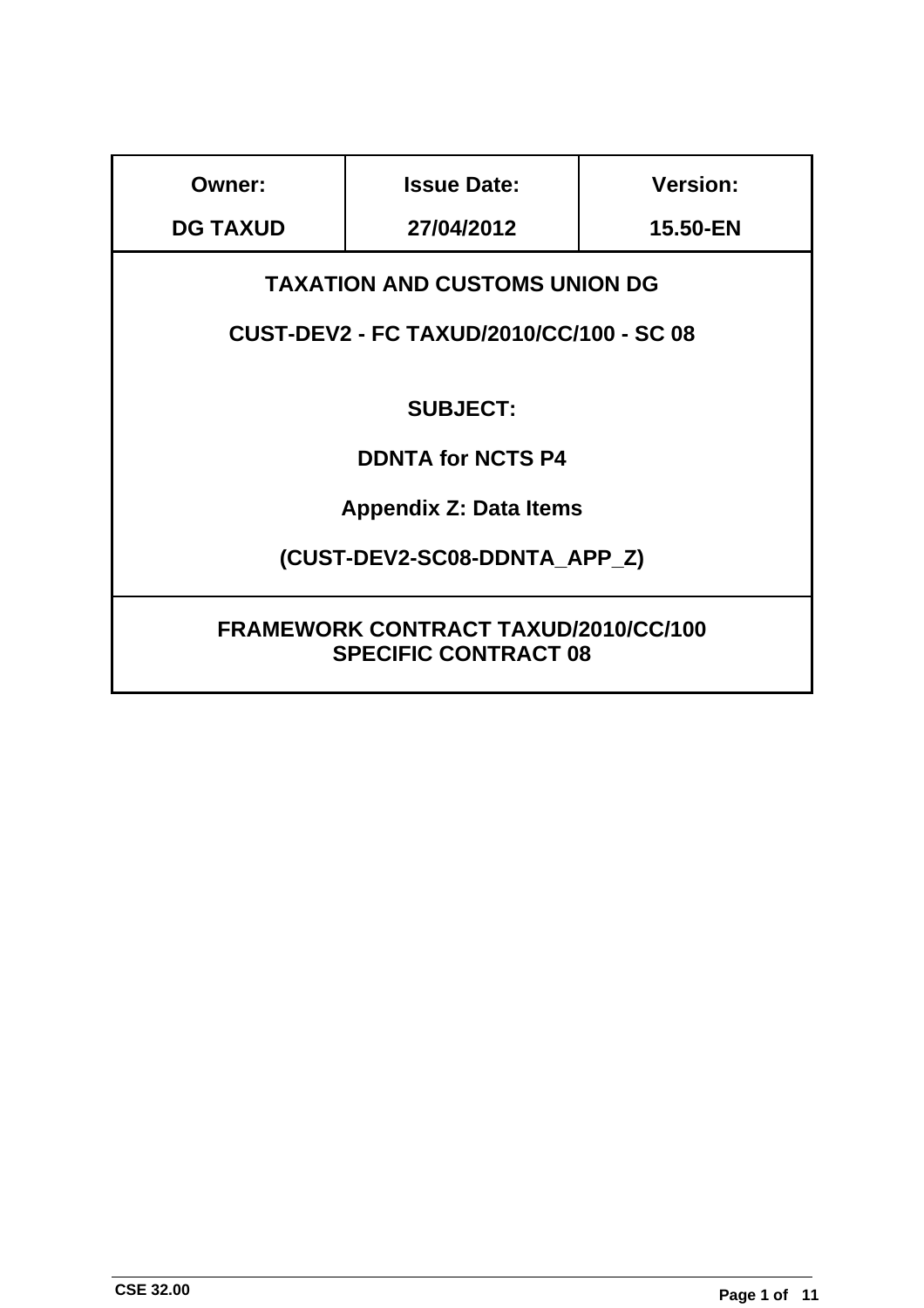**REF:CUST-DEV2-SC08-DDNTA\_APP\_Z**

**Appendix Z: Data Items 1. Introduction**

# **1. Introduction**

This document presents a complete list of all Data Items and their format used in the messages for NCTS P4.The Data Items are listed in alphabetical order.

# **DDNA KEL Alignment**

The specific Appendix is aligned to DDNA KEL V0.24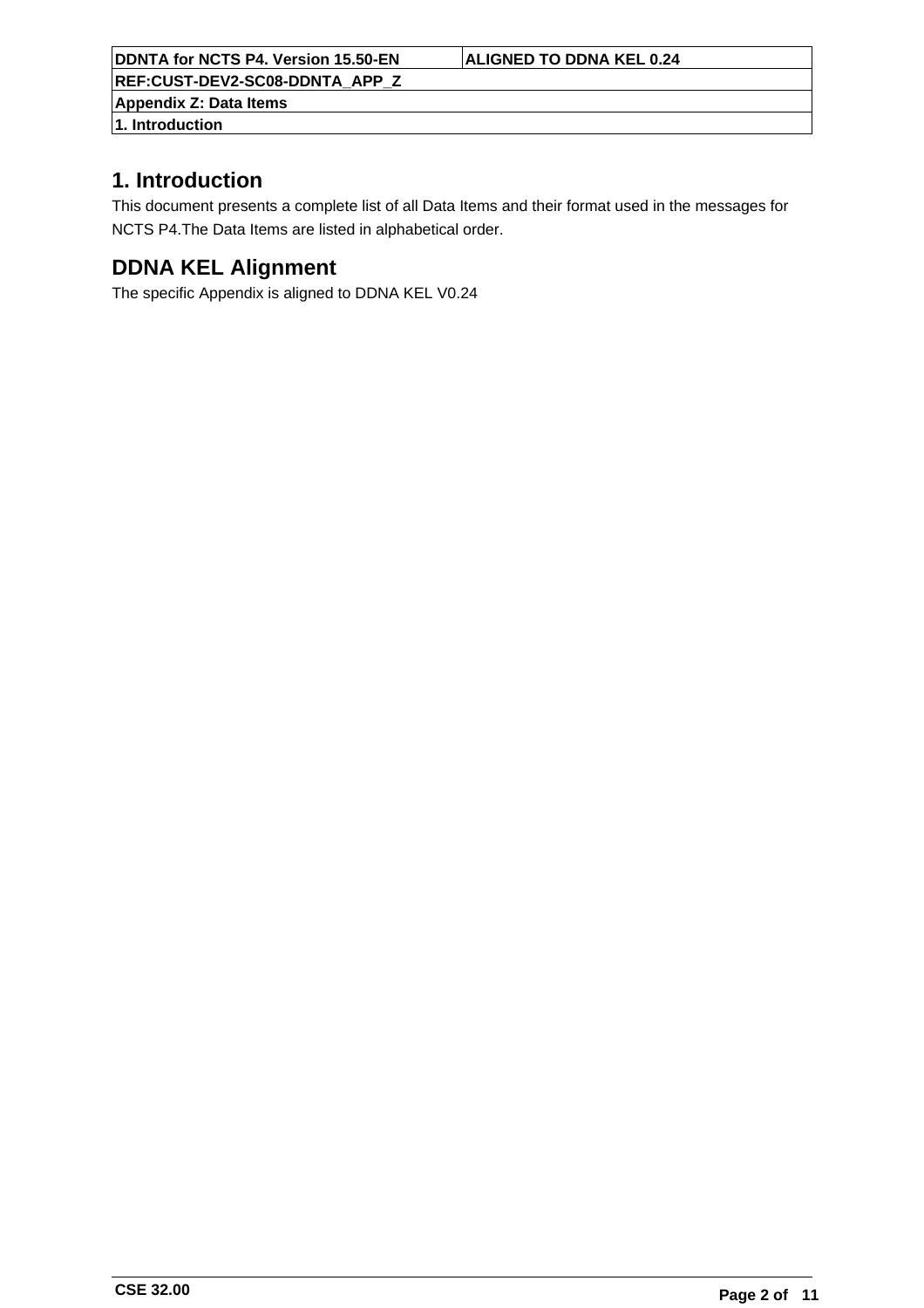**REF:CUST-DEV2-SC08-DDNTA\_APP\_Z**

**Appendix Z: Data Items**

**2. Data Items**

| Data Item                               | <b>Format</b>    |
|-----------------------------------------|------------------|
| AAR rejection reason                    | an350            |
| AAR rejection reason code               | n.2              |
| AAR rejection reason LNG                | a2               |
| AAR/AER rejection reason code           | n.2              |
| Acceptance date                         | n8               |
| Access code                             | an4              |
| Acknowledgement request                 | n1               |
| Action identification                   | an20             |
| Action taken by recipient               | an.3             |
| Action to be taken                      | an350            |
| Action to be taken LNG                  | a2               |
| Activity code                           | an1              |
| Additional information                  | an70             |
| Additional information coded            | an $.5$          |
| Additional information LNG              | a2               |
| Address                                 | an140            |
| <b>Address LNG</b>                      | a <sub>2</sub>   |
| Address type                            | a1               |
| AEO certificate type code               | an4              |
| Agreed location of goods                | an35             |
| Agreed location of goods LNG            | a2               |
| Agreed location of goods, code          | an17             |
| Already in NCTS                         | n1               |
| Amendment acceptance date               | n8               |
| Amendment place                         | an35             |
| Amendment place LNG                     | a <sub>2</sub>   |
| Amendment rejection date                | n <sub>8</sub>   |
| Amendment rejection motivation code     | n1               |
| Amendment rejection motivation text     | an350            |
| Amendment rejection motivation text LNG | a <sub>2</sub>   |
| Amendment type flag                     | n1               |
| Amount claimed                          | n.15,2           |
| Amount concerned                        | n.15,2           |
| Application reference                   | an14             |
| Arrival agreed Location code            | an17             |
| Arrival agreed Location of goods        | an35             |
| Arrival agreed Location of goods LNG    | a2               |
| Arrival authorised location of goods    | an17             |
| Arrival date                            | n8               |
| Arrival notification date               | n8               |
| Arrival notification place              | an35             |
| Arrival notification place LNG          | a <sub>2</sub>   |
| Arrival rejection date                  | n8               |
| Arrival rejection reason                | an350            |
| Arrival rejection reason LNG            | a <sub>2</sub>   |
| <b>Arrival Time</b>                     | n12              |
| Ask for documents text                  | an350            |
| Ask for documents text LNG              | a <sub>2</sub>   |
| Association assigned code               | an.6             |
| ATR rejection reason                    | an350            |
| ATR rejection reason code               | n <sub>1</sub> 2 |
| ATR rejection reason LNG                | a <sub>2</sub>   |
| Attribute path<br>Authorisation id      | an140            |
| Authorised location of goods, code      | an17<br>an17     |
|                                         |                  |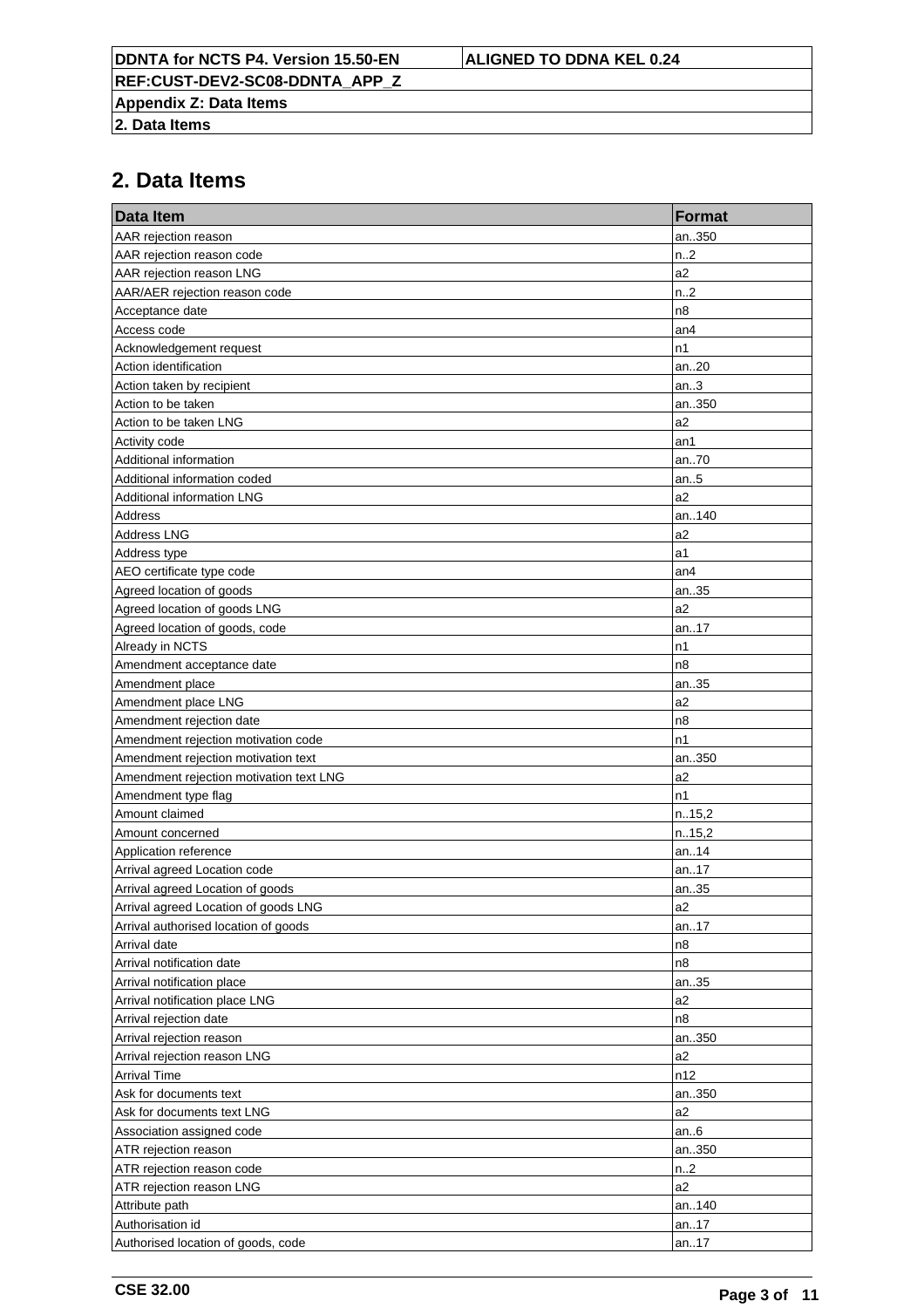**REF:CUST-DEV2-SC08-DDNTA\_APP\_Z**

**Appendix Z: Data Items**

| Data Item                                         | <b>Format</b>   |
|---------------------------------------------------|-----------------|
| <b>Balance</b>                                    | n.15,2          |
| <b>Binding itinerary</b>                          | n1              |
| <b>Business functionality</b>                     | a1              |
| Cancel enquiry notification date                  | n8              |
| Cancel enquiry notification remarks               | an350           |
| Cancel enquiry notification remarks LNG           | a <sub>2</sub>  |
| Cancellation decision                             | n1              |
| Cancellation initiated by customs                 | n1              |
| Cancellation justification                        | an350           |
| Cancellation justification LNG                    | a2              |
| Cancellation reason                               | an350           |
| Cancellation reason LNG                           | a2              |
| City                                              | an35            |
| <b>City LNG</b>                                   | a <sub>2</sub>  |
| CoA report                                        | n1              |
| CoD report                                        | n1              |
| Code                                              | an8             |
| <b>Collection Date</b>                            | n8              |
| Commercial Reference Number                       | an70            |
| Commodity code                                    | an22            |
| Commodity code (taric code)                       | an6             |
| Common access reference                           | an35            |
| Communications agreement id                       | an35            |
| Community / National Procedure                    | an <sub>3</sub> |
| Complement of information                         | an26            |
| Complement of information LNG                     | a2              |
| Complementary code                                | n1              |
| Complete control                                  | n1              |
| Conform                                           | n1              |
| Contact details in country of competent authority | an140           |
| Contact person                                    | an35            |
| <b>Contact Person at Destination</b>              | an140           |
| Contact Person at Destination LNG                 | a2              |
| <b>Contact person Details</b>                     | an140           |
| Contact person Details LNG                        | a2              |
| Container number                                  | an17            |
| Containerised indicator                           | n1              |
| Continue unloading                                | n1              |
| Control date                                      | n8              |
| Control indicator                                 | an2             |
| Control result code                               | an2             |
| Controlled by                                     | an35            |
| Controlled by LNG                                 | a <sub>2</sub>  |
| Controlled packages                               | an70<br>a2      |
| Controlled packages LNG                           |                 |
| Controlling agency<br>Conveyance reference number | an2<br>an35     |
| Corrected value                                   | an27            |
| Counter                                           | n.9             |
| Country code                                      | a2              |
| Country code A                                    | a2              |
| Country code B                                    | a <sub>2</sub>  |
| Country of departure code                         | a2              |
| Country of destination code                       | a <sub>2</sub>  |
| Country of dispatch/export code                   | a2              |
| Country of routing code                           | a2              |
| Country regime code                               | an3             |
| Country/region code                               | an.3            |
|                                                   |                 |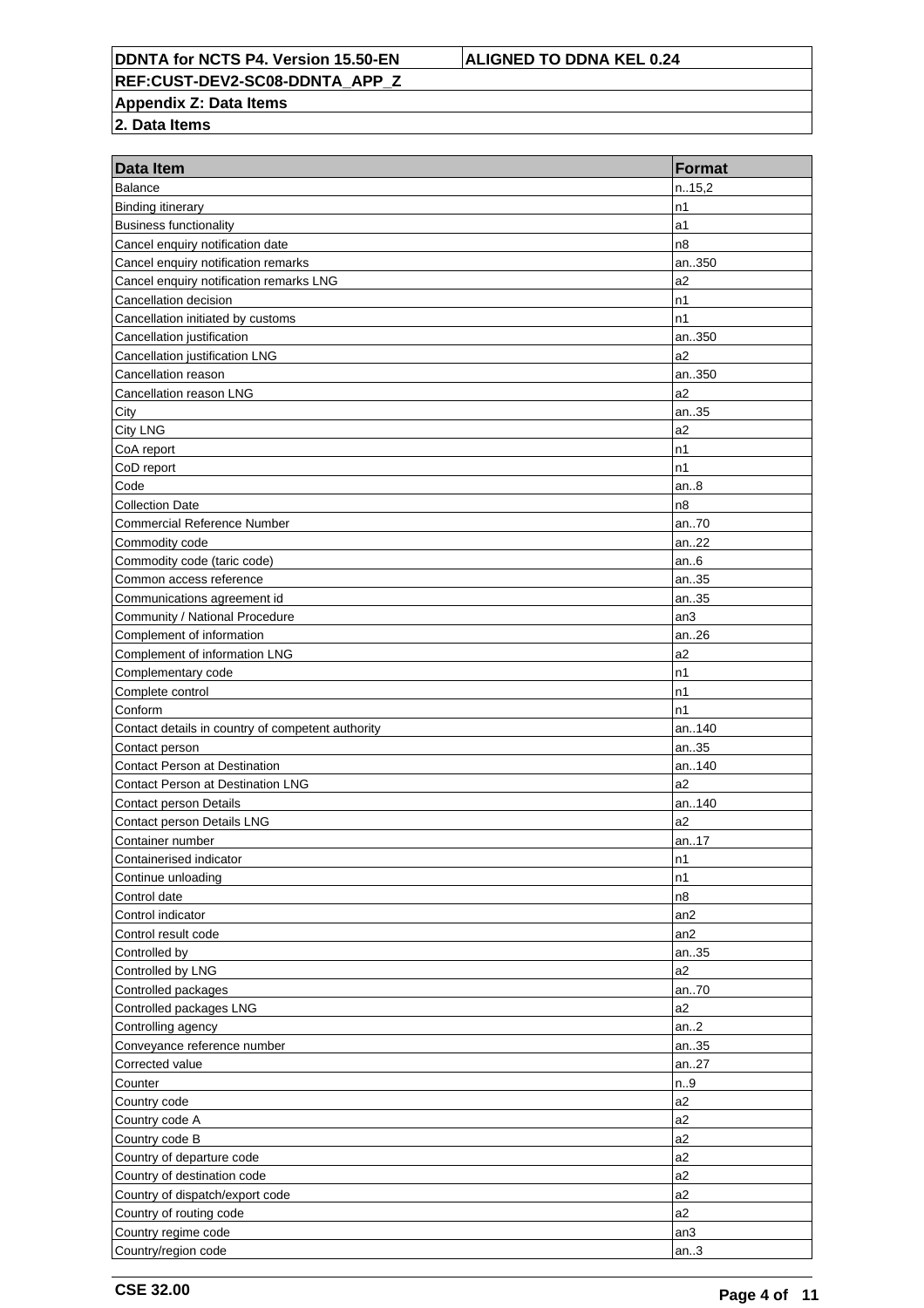**REF:CUST-DEV2-SC08-DDNTA\_APP\_Z**

**Appendix Z: Data Items**

| an35<br>Country/region name<br>a <sub>2</sub><br>Country/region name LNG<br>n.15,2<br>Covered amount<br>Criteria code<br>an.3<br>n1<br>Criterion result code<br>CSMIS status<br>an <sub>2</sub><br>CSMIS status explanation code<br>n2<br>Currency<br>an3<br>Customs Intervention code<br>an4<br>Customs office name<br>an35<br>Customs office usual name<br>an35<br>Customs office usual name LNG<br>a <sub>2</sub><br>Customs Operation State Types<br>an.3<br>an17<br>Customs sub place<br>Date limit<br>n8<br>n <sub>8</sub><br>Date limit for response<br>Date of amendment<br>n8<br>Date of cancellation<br>n8<br>n <sub>8</sub><br>Date of cancellation decision<br>Date of cancellation request<br>n8<br>n <sub>8</sub><br>Date of control notification<br>Date of enquiry response<br>n8<br>n <sub>8</sub><br>Date of issue<br>Date of passage<br>n8<br>n <sub>6</sub><br>Date of preparation<br>Date of release<br>n8<br>n <sub>8</sub><br>Date of release request<br>n <sub>8</sub><br>Date of release request rejection<br>n <sub>8</sub><br>Date of request on non-arrived movement<br>n8<br>Date of usage cancellation<br>an2<br>Day<br>Day in the week (begin day)<br>n1<br>Day in the week (end day)<br>n1<br>n <sub>8</sub><br>Day period from<br>Day period to<br>n8<br>n8<br>Declaration date<br>Declaration place<br>an35<br>a2<br>Declaration place LNG<br>n8<br>Declaration rejection date<br>Declaration rejection reason<br>an350<br>a <sub>2</sub><br>Declaration rejection reason LNG<br>Delivery date TC11<br>n8<br>Description<br>an210<br>Description<br>an350<br>Description<br>an140<br>a2<br><b>Description LNG</b><br>a2<br>Dialog language indicator at departure<br>a <sub>2</sub><br>Dialog language indicator at destination<br>n8<br>Discrepancies notification date<br>Discrepancies notification text<br>an350<br>a2<br>Discrepancies notification text LNG<br>an.2<br>Discrepancies solved notification code<br>Discrepancies solved notification date<br>n8<br>Discrepancies solved notification text<br>an350<br>a2<br>Discrepancies solved notification text LNG<br>Diversion rejection code<br>n2<br>Diversion rejection reason code<br>n2<br>Diversion rejection text | Data Item | <b>Format</b> |
|---------------------------------------------------------------------------------------------------------------------------------------------------------------------------------------------------------------------------------------------------------------------------------------------------------------------------------------------------------------------------------------------------------------------------------------------------------------------------------------------------------------------------------------------------------------------------------------------------------------------------------------------------------------------------------------------------------------------------------------------------------------------------------------------------------------------------------------------------------------------------------------------------------------------------------------------------------------------------------------------------------------------------------------------------------------------------------------------------------------------------------------------------------------------------------------------------------------------------------------------------------------------------------------------------------------------------------------------------------------------------------------------------------------------------------------------------------------------------------------------------------------------------------------------------------------------------------------------------------------------------------------------------------------------------------------------------------------------------------------------------------------------------------------------------------------------------------------------------------------------------------------------------------------------------------------------------------------------------------------------------------------------------------------------------------------------------------------------------------------------------------------------------------------------------------------------------------------------|-----------|---------------|
|                                                                                                                                                                                                                                                                                                                                                                                                                                                                                                                                                                                                                                                                                                                                                                                                                                                                                                                                                                                                                                                                                                                                                                                                                                                                                                                                                                                                                                                                                                                                                                                                                                                                                                                                                                                                                                                                                                                                                                                                                                                                                                                                                                                                                     |           |               |
|                                                                                                                                                                                                                                                                                                                                                                                                                                                                                                                                                                                                                                                                                                                                                                                                                                                                                                                                                                                                                                                                                                                                                                                                                                                                                                                                                                                                                                                                                                                                                                                                                                                                                                                                                                                                                                                                                                                                                                                                                                                                                                                                                                                                                     |           |               |
|                                                                                                                                                                                                                                                                                                                                                                                                                                                                                                                                                                                                                                                                                                                                                                                                                                                                                                                                                                                                                                                                                                                                                                                                                                                                                                                                                                                                                                                                                                                                                                                                                                                                                                                                                                                                                                                                                                                                                                                                                                                                                                                                                                                                                     |           |               |
|                                                                                                                                                                                                                                                                                                                                                                                                                                                                                                                                                                                                                                                                                                                                                                                                                                                                                                                                                                                                                                                                                                                                                                                                                                                                                                                                                                                                                                                                                                                                                                                                                                                                                                                                                                                                                                                                                                                                                                                                                                                                                                                                                                                                                     |           |               |
|                                                                                                                                                                                                                                                                                                                                                                                                                                                                                                                                                                                                                                                                                                                                                                                                                                                                                                                                                                                                                                                                                                                                                                                                                                                                                                                                                                                                                                                                                                                                                                                                                                                                                                                                                                                                                                                                                                                                                                                                                                                                                                                                                                                                                     |           |               |
|                                                                                                                                                                                                                                                                                                                                                                                                                                                                                                                                                                                                                                                                                                                                                                                                                                                                                                                                                                                                                                                                                                                                                                                                                                                                                                                                                                                                                                                                                                                                                                                                                                                                                                                                                                                                                                                                                                                                                                                                                                                                                                                                                                                                                     |           |               |
|                                                                                                                                                                                                                                                                                                                                                                                                                                                                                                                                                                                                                                                                                                                                                                                                                                                                                                                                                                                                                                                                                                                                                                                                                                                                                                                                                                                                                                                                                                                                                                                                                                                                                                                                                                                                                                                                                                                                                                                                                                                                                                                                                                                                                     |           |               |
|                                                                                                                                                                                                                                                                                                                                                                                                                                                                                                                                                                                                                                                                                                                                                                                                                                                                                                                                                                                                                                                                                                                                                                                                                                                                                                                                                                                                                                                                                                                                                                                                                                                                                                                                                                                                                                                                                                                                                                                                                                                                                                                                                                                                                     |           |               |
|                                                                                                                                                                                                                                                                                                                                                                                                                                                                                                                                                                                                                                                                                                                                                                                                                                                                                                                                                                                                                                                                                                                                                                                                                                                                                                                                                                                                                                                                                                                                                                                                                                                                                                                                                                                                                                                                                                                                                                                                                                                                                                                                                                                                                     |           |               |
|                                                                                                                                                                                                                                                                                                                                                                                                                                                                                                                                                                                                                                                                                                                                                                                                                                                                                                                                                                                                                                                                                                                                                                                                                                                                                                                                                                                                                                                                                                                                                                                                                                                                                                                                                                                                                                                                                                                                                                                                                                                                                                                                                                                                                     |           |               |
|                                                                                                                                                                                                                                                                                                                                                                                                                                                                                                                                                                                                                                                                                                                                                                                                                                                                                                                                                                                                                                                                                                                                                                                                                                                                                                                                                                                                                                                                                                                                                                                                                                                                                                                                                                                                                                                                                                                                                                                                                                                                                                                                                                                                                     |           |               |
|                                                                                                                                                                                                                                                                                                                                                                                                                                                                                                                                                                                                                                                                                                                                                                                                                                                                                                                                                                                                                                                                                                                                                                                                                                                                                                                                                                                                                                                                                                                                                                                                                                                                                                                                                                                                                                                                                                                                                                                                                                                                                                                                                                                                                     |           |               |
|                                                                                                                                                                                                                                                                                                                                                                                                                                                                                                                                                                                                                                                                                                                                                                                                                                                                                                                                                                                                                                                                                                                                                                                                                                                                                                                                                                                                                                                                                                                                                                                                                                                                                                                                                                                                                                                                                                                                                                                                                                                                                                                                                                                                                     |           |               |
|                                                                                                                                                                                                                                                                                                                                                                                                                                                                                                                                                                                                                                                                                                                                                                                                                                                                                                                                                                                                                                                                                                                                                                                                                                                                                                                                                                                                                                                                                                                                                                                                                                                                                                                                                                                                                                                                                                                                                                                                                                                                                                                                                                                                                     |           |               |
|                                                                                                                                                                                                                                                                                                                                                                                                                                                                                                                                                                                                                                                                                                                                                                                                                                                                                                                                                                                                                                                                                                                                                                                                                                                                                                                                                                                                                                                                                                                                                                                                                                                                                                                                                                                                                                                                                                                                                                                                                                                                                                                                                                                                                     |           |               |
|                                                                                                                                                                                                                                                                                                                                                                                                                                                                                                                                                                                                                                                                                                                                                                                                                                                                                                                                                                                                                                                                                                                                                                                                                                                                                                                                                                                                                                                                                                                                                                                                                                                                                                                                                                                                                                                                                                                                                                                                                                                                                                                                                                                                                     |           |               |
|                                                                                                                                                                                                                                                                                                                                                                                                                                                                                                                                                                                                                                                                                                                                                                                                                                                                                                                                                                                                                                                                                                                                                                                                                                                                                                                                                                                                                                                                                                                                                                                                                                                                                                                                                                                                                                                                                                                                                                                                                                                                                                                                                                                                                     |           |               |
|                                                                                                                                                                                                                                                                                                                                                                                                                                                                                                                                                                                                                                                                                                                                                                                                                                                                                                                                                                                                                                                                                                                                                                                                                                                                                                                                                                                                                                                                                                                                                                                                                                                                                                                                                                                                                                                                                                                                                                                                                                                                                                                                                                                                                     |           |               |
|                                                                                                                                                                                                                                                                                                                                                                                                                                                                                                                                                                                                                                                                                                                                                                                                                                                                                                                                                                                                                                                                                                                                                                                                                                                                                                                                                                                                                                                                                                                                                                                                                                                                                                                                                                                                                                                                                                                                                                                                                                                                                                                                                                                                                     |           |               |
|                                                                                                                                                                                                                                                                                                                                                                                                                                                                                                                                                                                                                                                                                                                                                                                                                                                                                                                                                                                                                                                                                                                                                                                                                                                                                                                                                                                                                                                                                                                                                                                                                                                                                                                                                                                                                                                                                                                                                                                                                                                                                                                                                                                                                     |           |               |
|                                                                                                                                                                                                                                                                                                                                                                                                                                                                                                                                                                                                                                                                                                                                                                                                                                                                                                                                                                                                                                                                                                                                                                                                                                                                                                                                                                                                                                                                                                                                                                                                                                                                                                                                                                                                                                                                                                                                                                                                                                                                                                                                                                                                                     |           |               |
|                                                                                                                                                                                                                                                                                                                                                                                                                                                                                                                                                                                                                                                                                                                                                                                                                                                                                                                                                                                                                                                                                                                                                                                                                                                                                                                                                                                                                                                                                                                                                                                                                                                                                                                                                                                                                                                                                                                                                                                                                                                                                                                                                                                                                     |           |               |
|                                                                                                                                                                                                                                                                                                                                                                                                                                                                                                                                                                                                                                                                                                                                                                                                                                                                                                                                                                                                                                                                                                                                                                                                                                                                                                                                                                                                                                                                                                                                                                                                                                                                                                                                                                                                                                                                                                                                                                                                                                                                                                                                                                                                                     |           |               |
|                                                                                                                                                                                                                                                                                                                                                                                                                                                                                                                                                                                                                                                                                                                                                                                                                                                                                                                                                                                                                                                                                                                                                                                                                                                                                                                                                                                                                                                                                                                                                                                                                                                                                                                                                                                                                                                                                                                                                                                                                                                                                                                                                                                                                     |           |               |
|                                                                                                                                                                                                                                                                                                                                                                                                                                                                                                                                                                                                                                                                                                                                                                                                                                                                                                                                                                                                                                                                                                                                                                                                                                                                                                                                                                                                                                                                                                                                                                                                                                                                                                                                                                                                                                                                                                                                                                                                                                                                                                                                                                                                                     |           |               |
|                                                                                                                                                                                                                                                                                                                                                                                                                                                                                                                                                                                                                                                                                                                                                                                                                                                                                                                                                                                                                                                                                                                                                                                                                                                                                                                                                                                                                                                                                                                                                                                                                                                                                                                                                                                                                                                                                                                                                                                                                                                                                                                                                                                                                     |           |               |
|                                                                                                                                                                                                                                                                                                                                                                                                                                                                                                                                                                                                                                                                                                                                                                                                                                                                                                                                                                                                                                                                                                                                                                                                                                                                                                                                                                                                                                                                                                                                                                                                                                                                                                                                                                                                                                                                                                                                                                                                                                                                                                                                                                                                                     |           |               |
|                                                                                                                                                                                                                                                                                                                                                                                                                                                                                                                                                                                                                                                                                                                                                                                                                                                                                                                                                                                                                                                                                                                                                                                                                                                                                                                                                                                                                                                                                                                                                                                                                                                                                                                                                                                                                                                                                                                                                                                                                                                                                                                                                                                                                     |           |               |
|                                                                                                                                                                                                                                                                                                                                                                                                                                                                                                                                                                                                                                                                                                                                                                                                                                                                                                                                                                                                                                                                                                                                                                                                                                                                                                                                                                                                                                                                                                                                                                                                                                                                                                                                                                                                                                                                                                                                                                                                                                                                                                                                                                                                                     |           |               |
|                                                                                                                                                                                                                                                                                                                                                                                                                                                                                                                                                                                                                                                                                                                                                                                                                                                                                                                                                                                                                                                                                                                                                                                                                                                                                                                                                                                                                                                                                                                                                                                                                                                                                                                                                                                                                                                                                                                                                                                                                                                                                                                                                                                                                     |           |               |
|                                                                                                                                                                                                                                                                                                                                                                                                                                                                                                                                                                                                                                                                                                                                                                                                                                                                                                                                                                                                                                                                                                                                                                                                                                                                                                                                                                                                                                                                                                                                                                                                                                                                                                                                                                                                                                                                                                                                                                                                                                                                                                                                                                                                                     |           |               |
|                                                                                                                                                                                                                                                                                                                                                                                                                                                                                                                                                                                                                                                                                                                                                                                                                                                                                                                                                                                                                                                                                                                                                                                                                                                                                                                                                                                                                                                                                                                                                                                                                                                                                                                                                                                                                                                                                                                                                                                                                                                                                                                                                                                                                     |           |               |
|                                                                                                                                                                                                                                                                                                                                                                                                                                                                                                                                                                                                                                                                                                                                                                                                                                                                                                                                                                                                                                                                                                                                                                                                                                                                                                                                                                                                                                                                                                                                                                                                                                                                                                                                                                                                                                                                                                                                                                                                                                                                                                                                                                                                                     |           |               |
|                                                                                                                                                                                                                                                                                                                                                                                                                                                                                                                                                                                                                                                                                                                                                                                                                                                                                                                                                                                                                                                                                                                                                                                                                                                                                                                                                                                                                                                                                                                                                                                                                                                                                                                                                                                                                                                                                                                                                                                                                                                                                                                                                                                                                     |           |               |
|                                                                                                                                                                                                                                                                                                                                                                                                                                                                                                                                                                                                                                                                                                                                                                                                                                                                                                                                                                                                                                                                                                                                                                                                                                                                                                                                                                                                                                                                                                                                                                                                                                                                                                                                                                                                                                                                                                                                                                                                                                                                                                                                                                                                                     |           |               |
|                                                                                                                                                                                                                                                                                                                                                                                                                                                                                                                                                                                                                                                                                                                                                                                                                                                                                                                                                                                                                                                                                                                                                                                                                                                                                                                                                                                                                                                                                                                                                                                                                                                                                                                                                                                                                                                                                                                                                                                                                                                                                                                                                                                                                     |           |               |
|                                                                                                                                                                                                                                                                                                                                                                                                                                                                                                                                                                                                                                                                                                                                                                                                                                                                                                                                                                                                                                                                                                                                                                                                                                                                                                                                                                                                                                                                                                                                                                                                                                                                                                                                                                                                                                                                                                                                                                                                                                                                                                                                                                                                                     |           |               |
|                                                                                                                                                                                                                                                                                                                                                                                                                                                                                                                                                                                                                                                                                                                                                                                                                                                                                                                                                                                                                                                                                                                                                                                                                                                                                                                                                                                                                                                                                                                                                                                                                                                                                                                                                                                                                                                                                                                                                                                                                                                                                                                                                                                                                     |           |               |
|                                                                                                                                                                                                                                                                                                                                                                                                                                                                                                                                                                                                                                                                                                                                                                                                                                                                                                                                                                                                                                                                                                                                                                                                                                                                                                                                                                                                                                                                                                                                                                                                                                                                                                                                                                                                                                                                                                                                                                                                                                                                                                                                                                                                                     |           |               |
|                                                                                                                                                                                                                                                                                                                                                                                                                                                                                                                                                                                                                                                                                                                                                                                                                                                                                                                                                                                                                                                                                                                                                                                                                                                                                                                                                                                                                                                                                                                                                                                                                                                                                                                                                                                                                                                                                                                                                                                                                                                                                                                                                                                                                     |           |               |
|                                                                                                                                                                                                                                                                                                                                                                                                                                                                                                                                                                                                                                                                                                                                                                                                                                                                                                                                                                                                                                                                                                                                                                                                                                                                                                                                                                                                                                                                                                                                                                                                                                                                                                                                                                                                                                                                                                                                                                                                                                                                                                                                                                                                                     |           |               |
|                                                                                                                                                                                                                                                                                                                                                                                                                                                                                                                                                                                                                                                                                                                                                                                                                                                                                                                                                                                                                                                                                                                                                                                                                                                                                                                                                                                                                                                                                                                                                                                                                                                                                                                                                                                                                                                                                                                                                                                                                                                                                                                                                                                                                     |           |               |
|                                                                                                                                                                                                                                                                                                                                                                                                                                                                                                                                                                                                                                                                                                                                                                                                                                                                                                                                                                                                                                                                                                                                                                                                                                                                                                                                                                                                                                                                                                                                                                                                                                                                                                                                                                                                                                                                                                                                                                                                                                                                                                                                                                                                                     |           |               |
|                                                                                                                                                                                                                                                                                                                                                                                                                                                                                                                                                                                                                                                                                                                                                                                                                                                                                                                                                                                                                                                                                                                                                                                                                                                                                                                                                                                                                                                                                                                                                                                                                                                                                                                                                                                                                                                                                                                                                                                                                                                                                                                                                                                                                     |           |               |
|                                                                                                                                                                                                                                                                                                                                                                                                                                                                                                                                                                                                                                                                                                                                                                                                                                                                                                                                                                                                                                                                                                                                                                                                                                                                                                                                                                                                                                                                                                                                                                                                                                                                                                                                                                                                                                                                                                                                                                                                                                                                                                                                                                                                                     |           |               |
|                                                                                                                                                                                                                                                                                                                                                                                                                                                                                                                                                                                                                                                                                                                                                                                                                                                                                                                                                                                                                                                                                                                                                                                                                                                                                                                                                                                                                                                                                                                                                                                                                                                                                                                                                                                                                                                                                                                                                                                                                                                                                                                                                                                                                     |           |               |
|                                                                                                                                                                                                                                                                                                                                                                                                                                                                                                                                                                                                                                                                                                                                                                                                                                                                                                                                                                                                                                                                                                                                                                                                                                                                                                                                                                                                                                                                                                                                                                                                                                                                                                                                                                                                                                                                                                                                                                                                                                                                                                                                                                                                                     |           |               |
|                                                                                                                                                                                                                                                                                                                                                                                                                                                                                                                                                                                                                                                                                                                                                                                                                                                                                                                                                                                                                                                                                                                                                                                                                                                                                                                                                                                                                                                                                                                                                                                                                                                                                                                                                                                                                                                                                                                                                                                                                                                                                                                                                                                                                     |           |               |
|                                                                                                                                                                                                                                                                                                                                                                                                                                                                                                                                                                                                                                                                                                                                                                                                                                                                                                                                                                                                                                                                                                                                                                                                                                                                                                                                                                                                                                                                                                                                                                                                                                                                                                                                                                                                                                                                                                                                                                                                                                                                                                                                                                                                                     |           |               |
|                                                                                                                                                                                                                                                                                                                                                                                                                                                                                                                                                                                                                                                                                                                                                                                                                                                                                                                                                                                                                                                                                                                                                                                                                                                                                                                                                                                                                                                                                                                                                                                                                                                                                                                                                                                                                                                                                                                                                                                                                                                                                                                                                                                                                     |           |               |
|                                                                                                                                                                                                                                                                                                                                                                                                                                                                                                                                                                                                                                                                                                                                                                                                                                                                                                                                                                                                                                                                                                                                                                                                                                                                                                                                                                                                                                                                                                                                                                                                                                                                                                                                                                                                                                                                                                                                                                                                                                                                                                                                                                                                                     |           |               |
|                                                                                                                                                                                                                                                                                                                                                                                                                                                                                                                                                                                                                                                                                                                                                                                                                                                                                                                                                                                                                                                                                                                                                                                                                                                                                                                                                                                                                                                                                                                                                                                                                                                                                                                                                                                                                                                                                                                                                                                                                                                                                                                                                                                                                     |           |               |
|                                                                                                                                                                                                                                                                                                                                                                                                                                                                                                                                                                                                                                                                                                                                                                                                                                                                                                                                                                                                                                                                                                                                                                                                                                                                                                                                                                                                                                                                                                                                                                                                                                                                                                                                                                                                                                                                                                                                                                                                                                                                                                                                                                                                                     |           |               |
|                                                                                                                                                                                                                                                                                                                                                                                                                                                                                                                                                                                                                                                                                                                                                                                                                                                                                                                                                                                                                                                                                                                                                                                                                                                                                                                                                                                                                                                                                                                                                                                                                                                                                                                                                                                                                                                                                                                                                                                                                                                                                                                                                                                                                     |           |               |
|                                                                                                                                                                                                                                                                                                                                                                                                                                                                                                                                                                                                                                                                                                                                                                                                                                                                                                                                                                                                                                                                                                                                                                                                                                                                                                                                                                                                                                                                                                                                                                                                                                                                                                                                                                                                                                                                                                                                                                                                                                                                                                                                                                                                                     |           |               |
|                                                                                                                                                                                                                                                                                                                                                                                                                                                                                                                                                                                                                                                                                                                                                                                                                                                                                                                                                                                                                                                                                                                                                                                                                                                                                                                                                                                                                                                                                                                                                                                                                                                                                                                                                                                                                                                                                                                                                                                                                                                                                                                                                                                                                     |           |               |
|                                                                                                                                                                                                                                                                                                                                                                                                                                                                                                                                                                                                                                                                                                                                                                                                                                                                                                                                                                                                                                                                                                                                                                                                                                                                                                                                                                                                                                                                                                                                                                                                                                                                                                                                                                                                                                                                                                                                                                                                                                                                                                                                                                                                                     |           |               |
|                                                                                                                                                                                                                                                                                                                                                                                                                                                                                                                                                                                                                                                                                                                                                                                                                                                                                                                                                                                                                                                                                                                                                                                                                                                                                                                                                                                                                                                                                                                                                                                                                                                                                                                                                                                                                                                                                                                                                                                                                                                                                                                                                                                                                     |           | an350         |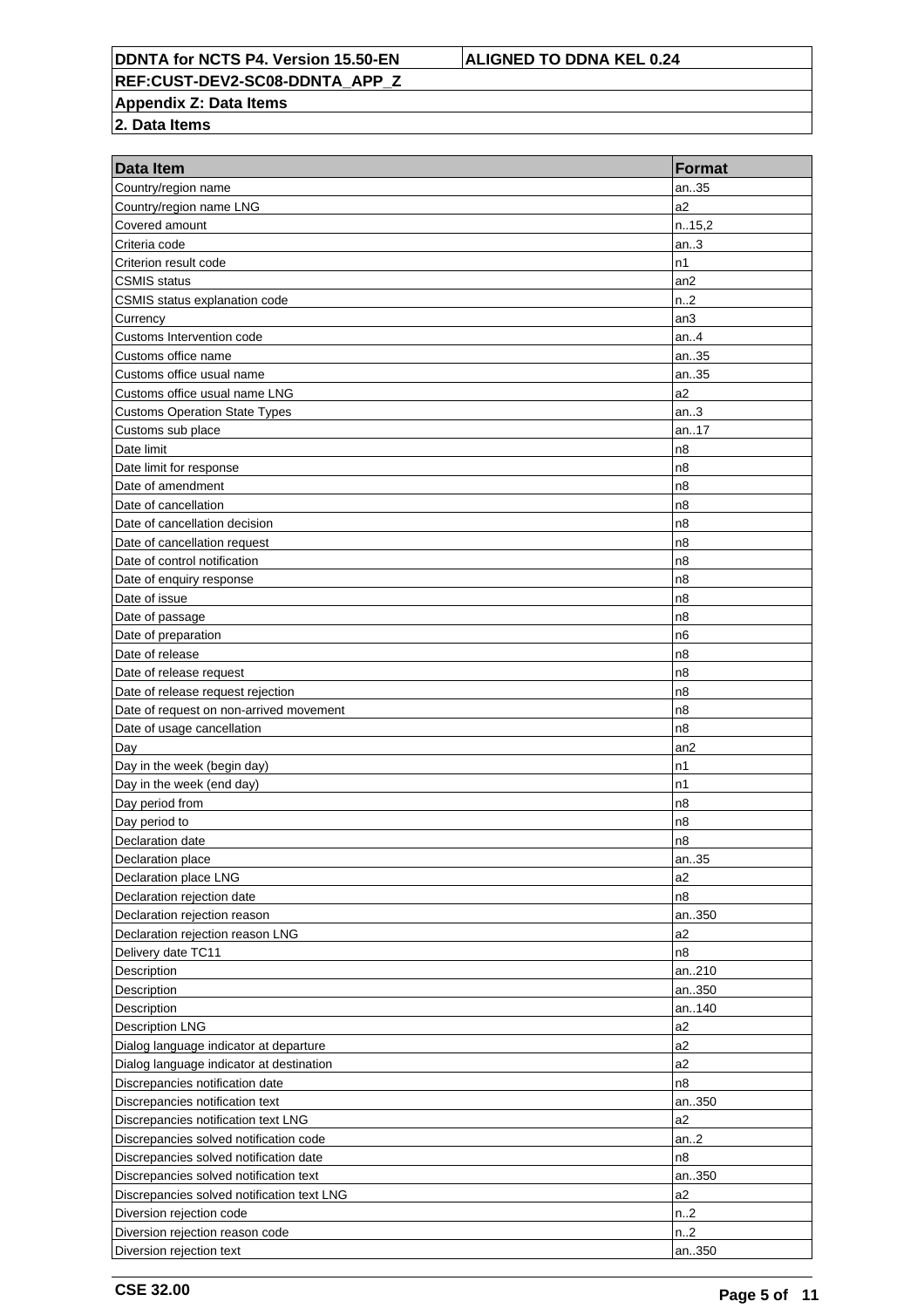**REF:CUST-DEV2-SC08-DDNTA\_APP\_Z**

**Appendix Z: Data Items**

| Data Item                          | <b>Format</b>  |
|------------------------------------|----------------|
| Diversion rejection text LNG       | a2             |
| Document reference                 | an35           |
| Document reference LNG             | a2             |
| Document type                      | an.4           |
| Document/reference number          | an.21          |
| Downtime from                      | n12            |
| Downtime to                        | n12            |
| E-mail address                     | an70           |
| Economic sector of activity code   | an.4           |
| EEC territory limitation           | n1             |
| Endorsement authority              | an35           |
| Endorsement authority LNG          | a2             |
| Endorsement country                | a2             |
| Endorsement date                   | n <sub>8</sub> |
| Endorsement place                  | an35           |
| Endorsement place LNG              | a <sub>2</sub> |
| Enquiry date                       | n8             |
| Enquiry request date               | n <sub>8</sub> |
| <b>EORI-AEO Error code</b>         | an50           |
| Error                              | n.2            |
| <b>Error Column Number</b>         | n.9            |
| <b>Error Line Number</b>           | n.9            |
| <b>Error Location</b>              | an350          |
| Error pointer                      | an210          |
| Error Reason                       | an350          |
| Error reason                       | an.6           |
| Error type                         | n2             |
| EXC report                         | n1             |
| EXP report                         | n1             |
| Expiry date                        | n <sub>8</sub> |
| Explanation                        | an350          |
| <b>Explanation LNG</b>             | a <sub>2</sub> |
| Export from country                | a2             |
| Export from EC                     | n1             |
| Export_Query Reason Code           | an.3           |
| Exposure                           | n.15,2         |
| Exposure counter                   | n.8            |
| Extension reason code              | an2            |
| Extraction                         | n1             |
| Fax number                         | an35           |
| First and last transfer            | a1             |
| First day of requested period from | n8             |
| Geo info code                      | an.6           |
| Geo-nomenclature code              | n3             |
| Goods description                  | an280          |
| Goods description LNG              | a2             |
| Goods release date                 | n8             |
| Gross mass                         | n.11,3         |
| Guarantee amount                   | n.15,2         |
| Guarantee monitoring code          | n1             |
| Guarantee not valid for country    | n1             |
| Guarantee reference number (GRN)   | an.24          |
| Guarantee type                     | an1            |
| Guarantor notification date        | n8             |
| Guarantor notification text        | an350          |
| Guarantor notification text LNG    | a2             |
| Hard copy given to Principal       | n1             |
| Holder ID TIR                      | an17           |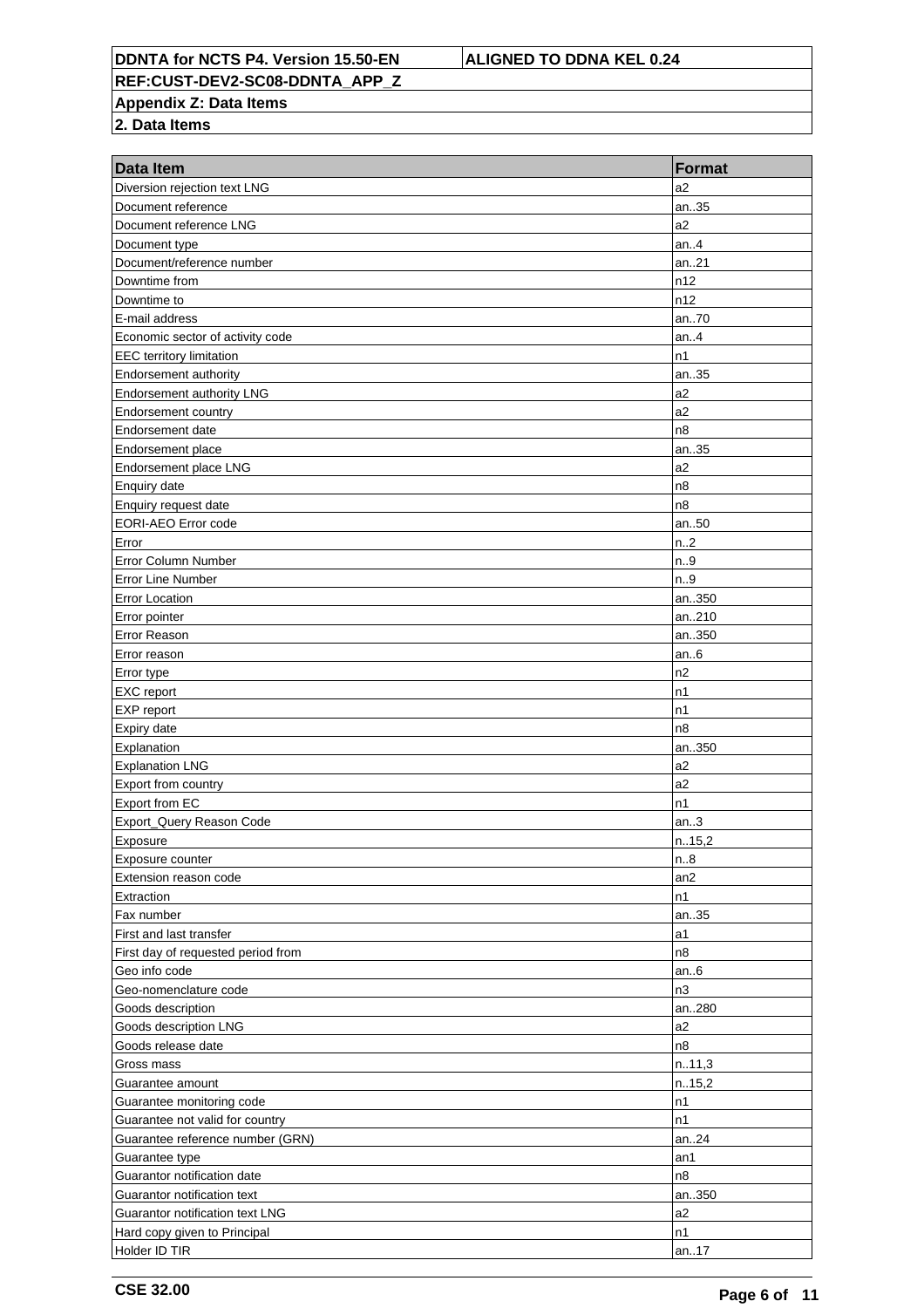**REF:CUST-DEV2-SC08-DDNTA\_APP\_Z**

**Appendix Z: Data Items**

| Data Item                                                                                                  | <b>Format</b>          |
|------------------------------------------------------------------------------------------------------------|------------------------|
|                                                                                                            | an27                   |
| Identity of means of transport at departure (exp/trans)<br>Identity of means of transport at departure LNG | a2                     |
| Identity of means of transport crossing border                                                             | an.27                  |
| Identity of means of transport crossing border LNG                                                         | a2                     |
| Incident flag                                                                                              | n1                     |
| Incident information                                                                                       | an350                  |
| Incident information LNG                                                                                   | a <sub>2</sub>         |
| Incident notified                                                                                          | n1                     |
| Incoterm Code                                                                                              | a3                     |
| Information (on paper) available                                                                           | n1                     |
| <b>Information Code</b>                                                                                    | n2                     |
| Information from Principal available                                                                       | n1                     |
| Information text                                                                                           | an140                  |
| Information text LNG                                                                                       | a2                     |
| Information type                                                                                           | n.2                    |
| Initiator code                                                                                             | an1                    |
| Inland transport mode                                                                                      | n.2                    |
| Interchange control reference                                                                              | an14                   |
| Interchange service segment                                                                                | a <sub>3</sub>         |
|                                                                                                            | an350                  |
| Invalid guarantee reason<br>Invalid guarantee reason code                                                  | an.3                   |
|                                                                                                            | a <sub>2</sub>         |
| Invalid guarantee reason LNG                                                                               | n <sub>8</sub>         |
| Invalidity date                                                                                            |                        |
| Invalidity reason                                                                                          | an350                  |
| Invalidity reason code                                                                                     | an3                    |
| Invalidity reason LNG                                                                                      | a2                     |
| Issuing date                                                                                               | n <sub>8</sub>         |
| Item number                                                                                                | n.5                    |
| Item Number involved                                                                                       | n.5                    |
| Item number rejection reason code                                                                          | n.2                    |
| Kind of packages                                                                                           | an.3<br>a <sub>2</sub> |
| Language code                                                                                              | a2                     |
| Language specific data LNG                                                                                 | n8                     |
| Last day of requested period to                                                                            |                        |
| Legal references<br>Liability liberation date                                                              | an70<br>n8             |
|                                                                                                            |                        |
| Light client excluded                                                                                      | n1<br>n1               |
| Limited validity (sensitive goods)<br>Lock date                                                            |                        |
|                                                                                                            | n8                     |
| Marks & numbers of packages                                                                                | an42<br>a2             |
| Marks & numbers of packages LNG                                                                            |                        |
| Message identification                                                                                     | an14<br>an35           |
| Message recipient                                                                                          |                        |
| Message release number                                                                                     | an.3                   |
| Message sender                                                                                             | an35                   |
| Message sequence number                                                                                    | n.2                    |
| Message service segment                                                                                    | a3                     |
| Message type                                                                                               | an.6                   |
| Message version                                                                                            | an.3                   |
| Method of payment                                                                                          | a1                     |
| Modification subtype                                                                                       | n1                     |
| Month                                                                                                      | an <sub>2</sub>        |
| <b>NAD LNG</b>                                                                                             | a2                     |
| Name                                                                                                       | an35                   |
| Nationality of means of transport at departure                                                             | a <sub>2</sub>         |
| Nationality of means of transport crossing border                                                          | a2                     |
| Nature of transaction code                                                                                 | n <sub>1</sub> 2       |
| NCTS accompanying document language code                                                                   | a2                     |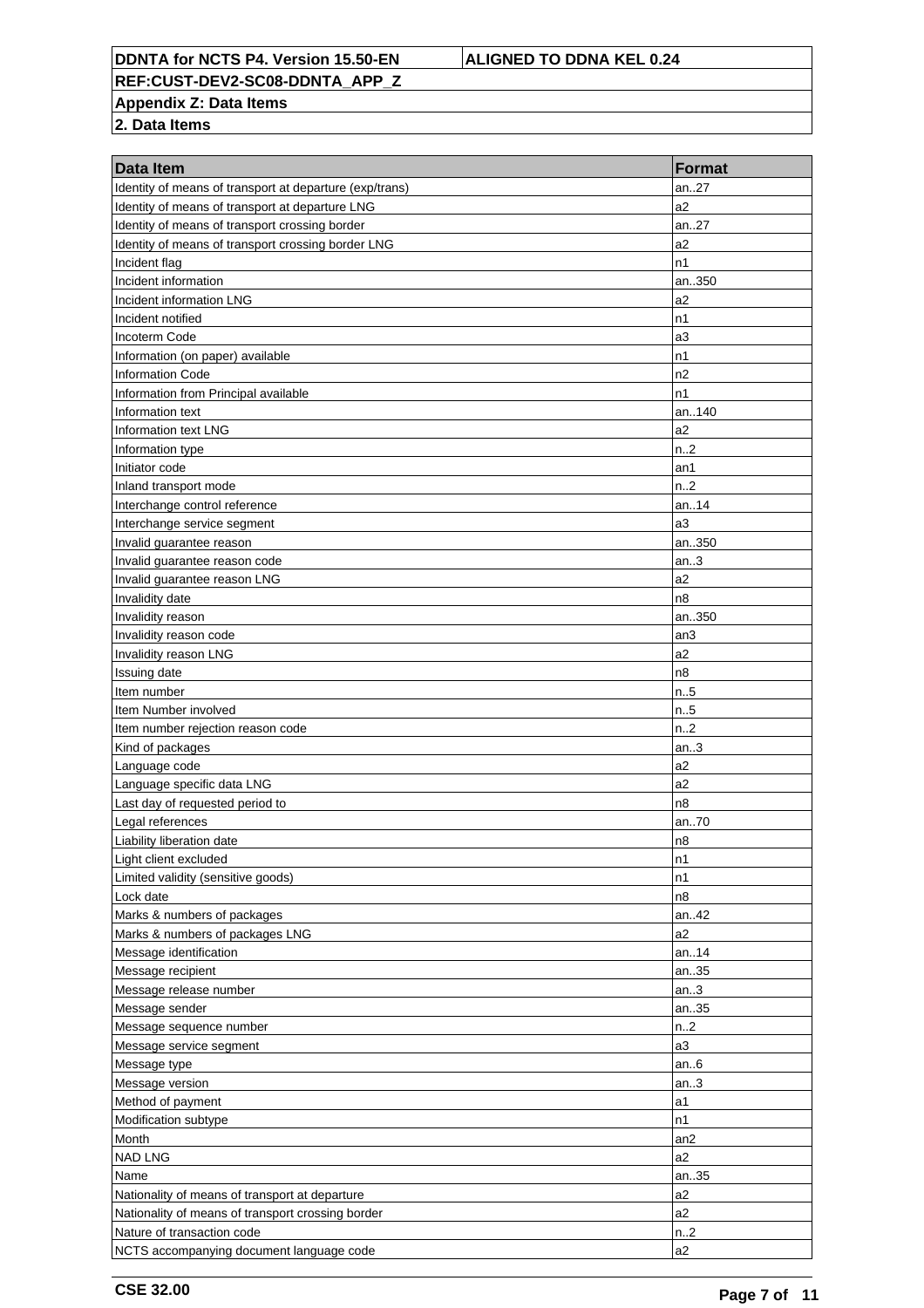**REF:CUST-DEV2-SC08-DDNTA\_APP\_Z**

**Appendix Z: Data Items**

| <b>Data Item</b>                        | <b>Format</b>   |
|-----------------------------------------|-----------------|
| NCTS entry date                         | n8              |
| NCTS return copy                        | n1              |
| Nearest office                          | an175           |
| Nearest office LNG                      | a2              |
| Net mass                                | n.11,3          |
| New transport means identity            | an27            |
| New transport means identity LNG        | a2              |
| New transport means nationality         | a2              |
| No release motivation                   | an350           |
| No release motivation LNG               | a2              |
| Not valid for EC                        | n1              |
| Not valid for other contracting parties | a2              |
| Number of certificates                  | n.8             |
| Number of packages                      | n.5             |
| Number of pieces                        | n.5             |
| Opening hours time first period from    | n4              |
| Opening hours time first period to      | n4              |
| Opening hours time second period from   | n4              |
| Opening hours time second period to     | n4              |
| Operation                               | a1              |
| Original attribute value                | an140           |
| Original attribute value                | an350           |
| Original message identification         | an14            |
| Other country                           | a2              |
| Other country code                      | a2              |
| Other guarantee reference               | an35            |
| Other movement information request      | an350           |
| Other movement information request LNG  | a2              |
| Other movement information response     | an350           |
| Other movement information response LNG | a2              |
| Percentage of reference amount          | n.3             |
| Period from date                        | n8              |
| Period to date                          | n8              |
| Phone number                            | an35            |
| Place                                   | an35            |
| Place LNG                               | a2              |
| Place of loading, code                  | an17            |
| Place of unloading LNG                  | a2              |
| Place of unloading, code                | an35            |
| Pointer to the attribute                | an35            |
| Position of erroneous data component    | n.3             |
| Position of erroneous data element      | n.3             |
| Postal code                             | an.9            |
| Prefix-suffix flag                      | n1              |
| Prefix-suffix level                     | an1             |
| Prefix-suffix name                      | an35            |
| Prefix-suffix name LNG                  | a2              |
| <b>Previous Document Category</b>       | a1              |
| Previous document reference             | an35            |
| Previous document reference LNG         | a2              |
| Previous document type                  | an.6            |
| Previous Procedure                      | an <sub>2</sub> |
| Priority                                | a1              |
| Procedure requested                     | an <sub>2</sub> |
| Process code                            | an1             |
| Public holiday name                     | an35            |
| Public holiday name LNG                 | a2              |
| Query identifier                        | n1              |
|                                         |                 |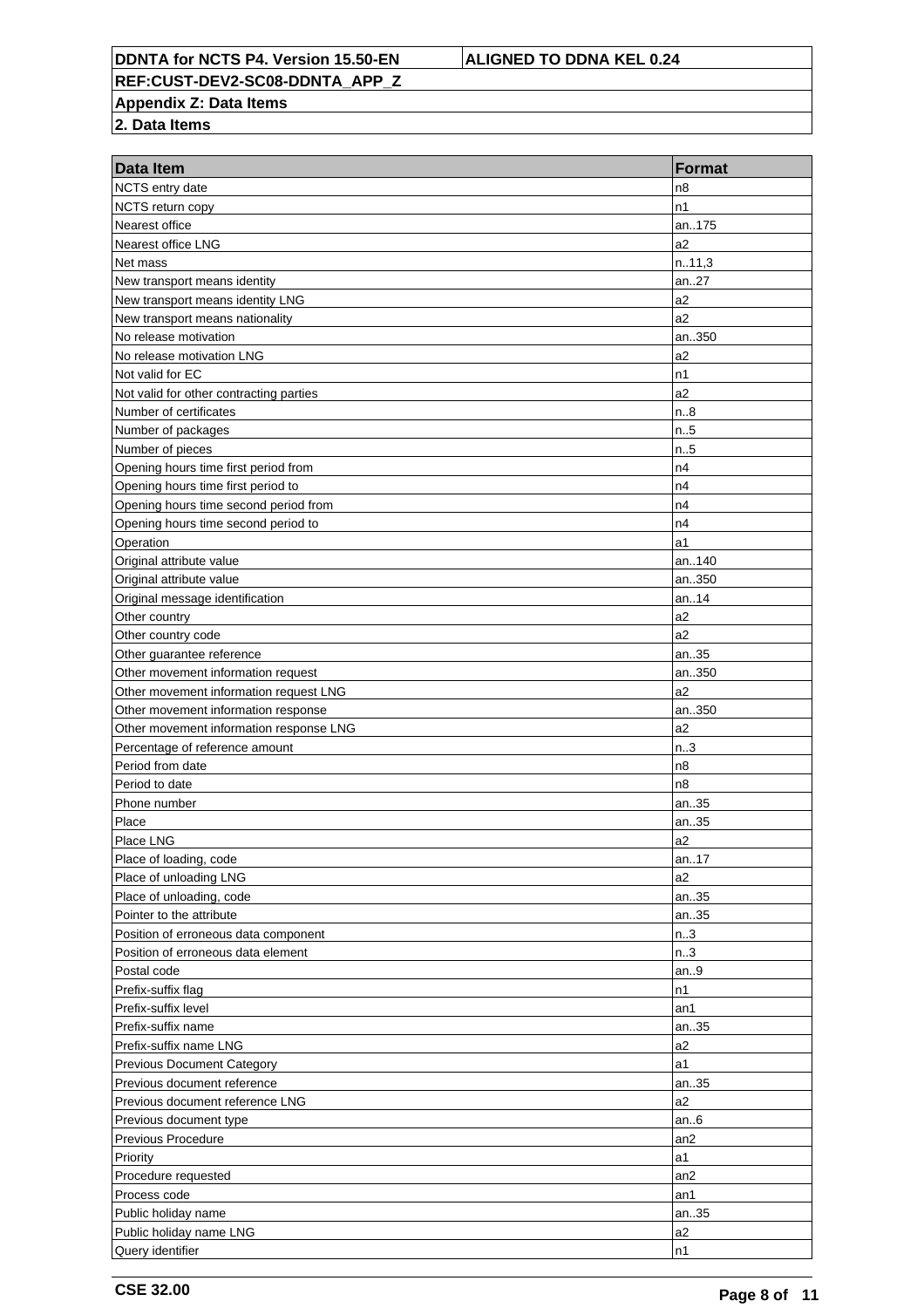**REF:CUST-DEV2-SC08-DDNTA\_APP\_Z**

**Appendix Z: Data Items**

| Data Item                                        | <b>Format</b>   |
|--------------------------------------------------|-----------------|
| Rate value                                       | n.8,6           |
| Reassessment reason code                         | n1              |
| <b>Received Date</b>                             | n14             |
| Reception return code                            | n1              |
| Recipient identification code qualifier          | an.4            |
| Recipient's reference/password                   | an14            |
| Recipient's reference/password qualifier         | an <sub>2</sub> |
| Recovery Acceptance                              | n1              |
| Recovery communication date                      | n8              |
| Recovery notification date                       | n8              |
| Recovery notification text                       | an350           |
| Recovery notification text LNG                   | a <sub>2</sub>  |
| Reference amount                                 | n.15,2          |
| Reference number                                 | an22            |
| Reference number                                 | an <sub>8</sub> |
| Reference number Competent Authority of Enquiry  | an8             |
| Reference number Competent Authority of Recovery | an <sub>8</sub> |
| Reference number higher authority                | an8             |
| Reference number main office                     | an8             |
| Reference number take-over                       | an8             |
| Reference quantity                               | n.6             |
| Region code                                      | an.3            |
| Rejection reason code                            | an1             |
| Release request rejection reason                 | an350           |
| Release request rejection reason LNG             | a <sub>2</sub>  |
| Release requested                                | n1              |
| Remark                                           | an350           |
| <b>Remark LNG</b>                                | a2              |
| <b>Reply Address</b>                             | an140           |
| Reply Address LNG                                | a2              |
| Reply to                                         | n.8             |
| Representative capacity                          | an35            |
| Representative capacity LNG                      | a2              |
| Representative status code                       | n1              |
| Requested Information Code                       | n1              |
| <b>Requested Information Text</b>                | an140           |
| Requested Information Text LNG                   | a2              |
| <b>Response Code</b>                             | n.2             |
| Response Information                             | an140           |
| Response Information LNG                         | a2              |
| Responsible data manager                         | an35            |
| Restricted use (suspended goods)                 | n1              |
| Return Copy returned on                          | n8              |
| Revocation reason code                           | an1             |
| <b>Risk Analysis LNG</b>                         | a2              |
| Risk Analysis result code                        | an1             |
| Risk Analysis result code                        | an.5            |
| Risk Analysis text                               | an350           |
| Role                                             | an.3            |
| Role A                                           | a2              |
| Role B                                           | a2              |
|                                                  |                 |
| Seals identity                                   | an20<br>a2      |
| Seals identity LNG<br>Seals number               |                 |
|                                                  | n.4             |
| Season code                                      | n1              |
| Season end date                                  | n8              |
| Season name                                      | an35            |
| Season name LNG                                  | a2              |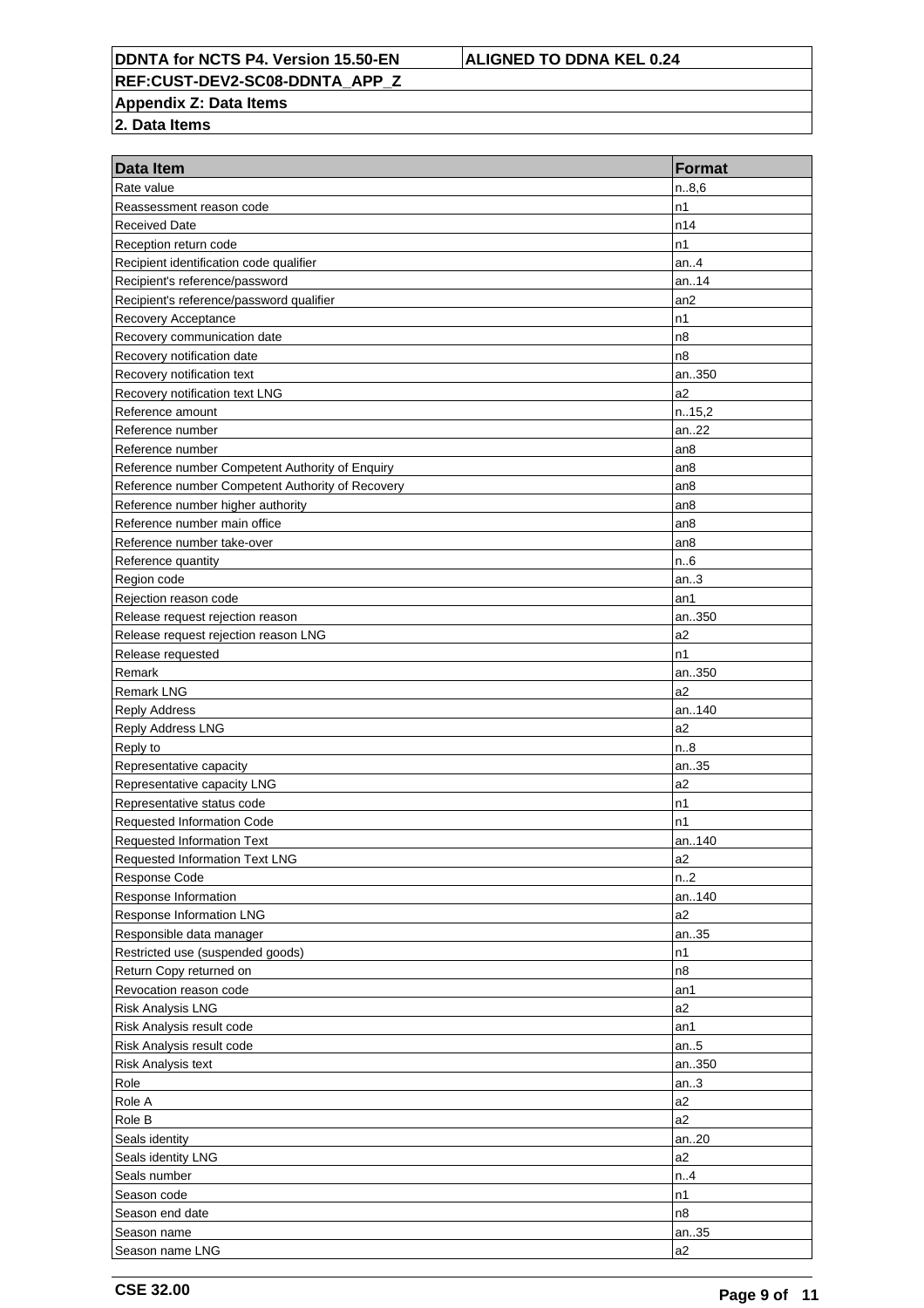**REF:CUST-DEV2-SC08-DDNTA\_APP\_Z**

**Appendix Z: Data Items**

| Season start date<br>n8<br>n1<br>Security<br>an.8<br>Security code<br>n.6<br>Segment position in message<br>Sender identification code qualifier<br>an.4<br>Sending country code<br>a2<br>n.2<br>Sensitive goods code<br>Sensitive goods flag<br>n1<br>n.11,3<br>Sensitive quantity<br>Sent Date<br>n14<br>n.8<br>Sequence id<br>Simplified procedure flag<br>n1<br>n1<br>Space to add<br>Specific Circumstance Indicator<br>a1<br>Specific notes code<br>an.6<br>State code<br>an1<br>n1<br>State of seals ok<br>Statistics type<br>an <sub>4</sub><br>Statistics type<br>an.4<br><b>Status</b><br>an3<br>a.8<br><b>Status</b><br>an35<br>Street and number<br>a2<br>Street and number LNG<br>n.2<br>Summary Declaration rejection reason code<br>Suspended goods flag<br>n1<br>Suspension reason code<br>an1<br>n.2<br>Syntax error<br>a4<br>Syntax identifier<br>n1<br>Syntax version number<br>System code<br>n.2<br>System unavailability type<br>a1<br>n1<br>TC11 delivered by Customs<br>n8<br>TCC entry date<br>Telex number<br>an35<br><b>Test indicator</b><br>n1<br>n12<br>Time from<br>Time of preparation<br>n4<br>n6<br>Time period from<br>Time period to<br>n6<br>n12<br>Time to<br>Timer code<br>an1<br><b>TIN</b><br>an17<br>TIR carnet<br>n1<br>n.11,3<br>Total gross mass<br>Total number of items<br>n.5<br>n7<br>Total number of packages<br>Trader authorised<br>n1<br><b>Trader authorised NCTS</b><br>n1<br><b>Trader authorised TIR</b><br>n1<br>Trader dedicated<br>n1<br><b>Traffic type</b><br>an.3<br>Transhipment notified<br>n1<br>Transit operation state type<br>an.3<br>Transport charges/ Method of Payment<br>a1<br>Transport document<br>n1<br>n.2<br>Transport mode<br>Transport mode at border<br>n <sub>1</sub> 2 | Data Item           | <b>Format</b> |
|------------------------------------------------------------------------------------------------------------------------------------------------------------------------------------------------------------------------------------------------------------------------------------------------------------------------------------------------------------------------------------------------------------------------------------------------------------------------------------------------------------------------------------------------------------------------------------------------------------------------------------------------------------------------------------------------------------------------------------------------------------------------------------------------------------------------------------------------------------------------------------------------------------------------------------------------------------------------------------------------------------------------------------------------------------------------------------------------------------------------------------------------------------------------------------------------------------------------------------------------------------------------------------------------------------------------------------------------------------------------------------------------------------------------------------------------------------------------------------------------------------------------------------------------------------------------------------------------------------------------------------------------------------------------------------------------------------------------------------------------------------|---------------------|---------------|
|                                                                                                                                                                                                                                                                                                                                                                                                                                                                                                                                                                                                                                                                                                                                                                                                                                                                                                                                                                                                                                                                                                                                                                                                                                                                                                                                                                                                                                                                                                                                                                                                                                                                                                                                                            |                     |               |
|                                                                                                                                                                                                                                                                                                                                                                                                                                                                                                                                                                                                                                                                                                                                                                                                                                                                                                                                                                                                                                                                                                                                                                                                                                                                                                                                                                                                                                                                                                                                                                                                                                                                                                                                                            |                     |               |
|                                                                                                                                                                                                                                                                                                                                                                                                                                                                                                                                                                                                                                                                                                                                                                                                                                                                                                                                                                                                                                                                                                                                                                                                                                                                                                                                                                                                                                                                                                                                                                                                                                                                                                                                                            |                     |               |
|                                                                                                                                                                                                                                                                                                                                                                                                                                                                                                                                                                                                                                                                                                                                                                                                                                                                                                                                                                                                                                                                                                                                                                                                                                                                                                                                                                                                                                                                                                                                                                                                                                                                                                                                                            |                     |               |
|                                                                                                                                                                                                                                                                                                                                                                                                                                                                                                                                                                                                                                                                                                                                                                                                                                                                                                                                                                                                                                                                                                                                                                                                                                                                                                                                                                                                                                                                                                                                                                                                                                                                                                                                                            |                     |               |
|                                                                                                                                                                                                                                                                                                                                                                                                                                                                                                                                                                                                                                                                                                                                                                                                                                                                                                                                                                                                                                                                                                                                                                                                                                                                                                                                                                                                                                                                                                                                                                                                                                                                                                                                                            |                     |               |
|                                                                                                                                                                                                                                                                                                                                                                                                                                                                                                                                                                                                                                                                                                                                                                                                                                                                                                                                                                                                                                                                                                                                                                                                                                                                                                                                                                                                                                                                                                                                                                                                                                                                                                                                                            |                     |               |
|                                                                                                                                                                                                                                                                                                                                                                                                                                                                                                                                                                                                                                                                                                                                                                                                                                                                                                                                                                                                                                                                                                                                                                                                                                                                                                                                                                                                                                                                                                                                                                                                                                                                                                                                                            |                     |               |
|                                                                                                                                                                                                                                                                                                                                                                                                                                                                                                                                                                                                                                                                                                                                                                                                                                                                                                                                                                                                                                                                                                                                                                                                                                                                                                                                                                                                                                                                                                                                                                                                                                                                                                                                                            |                     |               |
|                                                                                                                                                                                                                                                                                                                                                                                                                                                                                                                                                                                                                                                                                                                                                                                                                                                                                                                                                                                                                                                                                                                                                                                                                                                                                                                                                                                                                                                                                                                                                                                                                                                                                                                                                            |                     |               |
|                                                                                                                                                                                                                                                                                                                                                                                                                                                                                                                                                                                                                                                                                                                                                                                                                                                                                                                                                                                                                                                                                                                                                                                                                                                                                                                                                                                                                                                                                                                                                                                                                                                                                                                                                            |                     |               |
|                                                                                                                                                                                                                                                                                                                                                                                                                                                                                                                                                                                                                                                                                                                                                                                                                                                                                                                                                                                                                                                                                                                                                                                                                                                                                                                                                                                                                                                                                                                                                                                                                                                                                                                                                            |                     |               |
|                                                                                                                                                                                                                                                                                                                                                                                                                                                                                                                                                                                                                                                                                                                                                                                                                                                                                                                                                                                                                                                                                                                                                                                                                                                                                                                                                                                                                                                                                                                                                                                                                                                                                                                                                            |                     |               |
|                                                                                                                                                                                                                                                                                                                                                                                                                                                                                                                                                                                                                                                                                                                                                                                                                                                                                                                                                                                                                                                                                                                                                                                                                                                                                                                                                                                                                                                                                                                                                                                                                                                                                                                                                            |                     |               |
|                                                                                                                                                                                                                                                                                                                                                                                                                                                                                                                                                                                                                                                                                                                                                                                                                                                                                                                                                                                                                                                                                                                                                                                                                                                                                                                                                                                                                                                                                                                                                                                                                                                                                                                                                            |                     |               |
|                                                                                                                                                                                                                                                                                                                                                                                                                                                                                                                                                                                                                                                                                                                                                                                                                                                                                                                                                                                                                                                                                                                                                                                                                                                                                                                                                                                                                                                                                                                                                                                                                                                                                                                                                            |                     |               |
|                                                                                                                                                                                                                                                                                                                                                                                                                                                                                                                                                                                                                                                                                                                                                                                                                                                                                                                                                                                                                                                                                                                                                                                                                                                                                                                                                                                                                                                                                                                                                                                                                                                                                                                                                            |                     |               |
|                                                                                                                                                                                                                                                                                                                                                                                                                                                                                                                                                                                                                                                                                                                                                                                                                                                                                                                                                                                                                                                                                                                                                                                                                                                                                                                                                                                                                                                                                                                                                                                                                                                                                                                                                            |                     |               |
|                                                                                                                                                                                                                                                                                                                                                                                                                                                                                                                                                                                                                                                                                                                                                                                                                                                                                                                                                                                                                                                                                                                                                                                                                                                                                                                                                                                                                                                                                                                                                                                                                                                                                                                                                            |                     |               |
|                                                                                                                                                                                                                                                                                                                                                                                                                                                                                                                                                                                                                                                                                                                                                                                                                                                                                                                                                                                                                                                                                                                                                                                                                                                                                                                                                                                                                                                                                                                                                                                                                                                                                                                                                            |                     |               |
|                                                                                                                                                                                                                                                                                                                                                                                                                                                                                                                                                                                                                                                                                                                                                                                                                                                                                                                                                                                                                                                                                                                                                                                                                                                                                                                                                                                                                                                                                                                                                                                                                                                                                                                                                            |                     |               |
|                                                                                                                                                                                                                                                                                                                                                                                                                                                                                                                                                                                                                                                                                                                                                                                                                                                                                                                                                                                                                                                                                                                                                                                                                                                                                                                                                                                                                                                                                                                                                                                                                                                                                                                                                            |                     |               |
|                                                                                                                                                                                                                                                                                                                                                                                                                                                                                                                                                                                                                                                                                                                                                                                                                                                                                                                                                                                                                                                                                                                                                                                                                                                                                                                                                                                                                                                                                                                                                                                                                                                                                                                                                            |                     |               |
|                                                                                                                                                                                                                                                                                                                                                                                                                                                                                                                                                                                                                                                                                                                                                                                                                                                                                                                                                                                                                                                                                                                                                                                                                                                                                                                                                                                                                                                                                                                                                                                                                                                                                                                                                            |                     |               |
|                                                                                                                                                                                                                                                                                                                                                                                                                                                                                                                                                                                                                                                                                                                                                                                                                                                                                                                                                                                                                                                                                                                                                                                                                                                                                                                                                                                                                                                                                                                                                                                                                                                                                                                                                            |                     |               |
|                                                                                                                                                                                                                                                                                                                                                                                                                                                                                                                                                                                                                                                                                                                                                                                                                                                                                                                                                                                                                                                                                                                                                                                                                                                                                                                                                                                                                                                                                                                                                                                                                                                                                                                                                            |                     |               |
|                                                                                                                                                                                                                                                                                                                                                                                                                                                                                                                                                                                                                                                                                                                                                                                                                                                                                                                                                                                                                                                                                                                                                                                                                                                                                                                                                                                                                                                                                                                                                                                                                                                                                                                                                            |                     |               |
|                                                                                                                                                                                                                                                                                                                                                                                                                                                                                                                                                                                                                                                                                                                                                                                                                                                                                                                                                                                                                                                                                                                                                                                                                                                                                                                                                                                                                                                                                                                                                                                                                                                                                                                                                            |                     |               |
|                                                                                                                                                                                                                                                                                                                                                                                                                                                                                                                                                                                                                                                                                                                                                                                                                                                                                                                                                                                                                                                                                                                                                                                                                                                                                                                                                                                                                                                                                                                                                                                                                                                                                                                                                            |                     |               |
|                                                                                                                                                                                                                                                                                                                                                                                                                                                                                                                                                                                                                                                                                                                                                                                                                                                                                                                                                                                                                                                                                                                                                                                                                                                                                                                                                                                                                                                                                                                                                                                                                                                                                                                                                            |                     |               |
|                                                                                                                                                                                                                                                                                                                                                                                                                                                                                                                                                                                                                                                                                                                                                                                                                                                                                                                                                                                                                                                                                                                                                                                                                                                                                                                                                                                                                                                                                                                                                                                                                                                                                                                                                            |                     |               |
|                                                                                                                                                                                                                                                                                                                                                                                                                                                                                                                                                                                                                                                                                                                                                                                                                                                                                                                                                                                                                                                                                                                                                                                                                                                                                                                                                                                                                                                                                                                                                                                                                                                                                                                                                            |                     |               |
|                                                                                                                                                                                                                                                                                                                                                                                                                                                                                                                                                                                                                                                                                                                                                                                                                                                                                                                                                                                                                                                                                                                                                                                                                                                                                                                                                                                                                                                                                                                                                                                                                                                                                                                                                            |                     |               |
|                                                                                                                                                                                                                                                                                                                                                                                                                                                                                                                                                                                                                                                                                                                                                                                                                                                                                                                                                                                                                                                                                                                                                                                                                                                                                                                                                                                                                                                                                                                                                                                                                                                                                                                                                            |                     |               |
|                                                                                                                                                                                                                                                                                                                                                                                                                                                                                                                                                                                                                                                                                                                                                                                                                                                                                                                                                                                                                                                                                                                                                                                                                                                                                                                                                                                                                                                                                                                                                                                                                                                                                                                                                            |                     |               |
|                                                                                                                                                                                                                                                                                                                                                                                                                                                                                                                                                                                                                                                                                                                                                                                                                                                                                                                                                                                                                                                                                                                                                                                                                                                                                                                                                                                                                                                                                                                                                                                                                                                                                                                                                            |                     |               |
|                                                                                                                                                                                                                                                                                                                                                                                                                                                                                                                                                                                                                                                                                                                                                                                                                                                                                                                                                                                                                                                                                                                                                                                                                                                                                                                                                                                                                                                                                                                                                                                                                                                                                                                                                            |                     |               |
|                                                                                                                                                                                                                                                                                                                                                                                                                                                                                                                                                                                                                                                                                                                                                                                                                                                                                                                                                                                                                                                                                                                                                                                                                                                                                                                                                                                                                                                                                                                                                                                                                                                                                                                                                            |                     |               |
|                                                                                                                                                                                                                                                                                                                                                                                                                                                                                                                                                                                                                                                                                                                                                                                                                                                                                                                                                                                                                                                                                                                                                                                                                                                                                                                                                                                                                                                                                                                                                                                                                                                                                                                                                            |                     |               |
|                                                                                                                                                                                                                                                                                                                                                                                                                                                                                                                                                                                                                                                                                                                                                                                                                                                                                                                                                                                                                                                                                                                                                                                                                                                                                                                                                                                                                                                                                                                                                                                                                                                                                                                                                            |                     |               |
|                                                                                                                                                                                                                                                                                                                                                                                                                                                                                                                                                                                                                                                                                                                                                                                                                                                                                                                                                                                                                                                                                                                                                                                                                                                                                                                                                                                                                                                                                                                                                                                                                                                                                                                                                            |                     |               |
|                                                                                                                                                                                                                                                                                                                                                                                                                                                                                                                                                                                                                                                                                                                                                                                                                                                                                                                                                                                                                                                                                                                                                                                                                                                                                                                                                                                                                                                                                                                                                                                                                                                                                                                                                            |                     |               |
|                                                                                                                                                                                                                                                                                                                                                                                                                                                                                                                                                                                                                                                                                                                                                                                                                                                                                                                                                                                                                                                                                                                                                                                                                                                                                                                                                                                                                                                                                                                                                                                                                                                                                                                                                            |                     |               |
|                                                                                                                                                                                                                                                                                                                                                                                                                                                                                                                                                                                                                                                                                                                                                                                                                                                                                                                                                                                                                                                                                                                                                                                                                                                                                                                                                                                                                                                                                                                                                                                                                                                                                                                                                            |                     |               |
|                                                                                                                                                                                                                                                                                                                                                                                                                                                                                                                                                                                                                                                                                                                                                                                                                                                                                                                                                                                                                                                                                                                                                                                                                                                                                                                                                                                                                                                                                                                                                                                                                                                                                                                                                            |                     |               |
|                                                                                                                                                                                                                                                                                                                                                                                                                                                                                                                                                                                                                                                                                                                                                                                                                                                                                                                                                                                                                                                                                                                                                                                                                                                                                                                                                                                                                                                                                                                                                                                                                                                                                                                                                            |                     |               |
|                                                                                                                                                                                                                                                                                                                                                                                                                                                                                                                                                                                                                                                                                                                                                                                                                                                                                                                                                                                                                                                                                                                                                                                                                                                                                                                                                                                                                                                                                                                                                                                                                                                                                                                                                            |                     |               |
|                                                                                                                                                                                                                                                                                                                                                                                                                                                                                                                                                                                                                                                                                                                                                                                                                                                                                                                                                                                                                                                                                                                                                                                                                                                                                                                                                                                                                                                                                                                                                                                                                                                                                                                                                            |                     |               |
|                                                                                                                                                                                                                                                                                                                                                                                                                                                                                                                                                                                                                                                                                                                                                                                                                                                                                                                                                                                                                                                                                                                                                                                                                                                                                                                                                                                                                                                                                                                                                                                                                                                                                                                                                            |                     |               |
|                                                                                                                                                                                                                                                                                                                                                                                                                                                                                                                                                                                                                                                                                                                                                                                                                                                                                                                                                                                                                                                                                                                                                                                                                                                                                                                                                                                                                                                                                                                                                                                                                                                                                                                                                            |                     |               |
|                                                                                                                                                                                                                                                                                                                                                                                                                                                                                                                                                                                                                                                                                                                                                                                                                                                                                                                                                                                                                                                                                                                                                                                                                                                                                                                                                                                                                                                                                                                                                                                                                                                                                                                                                            |                     |               |
|                                                                                                                                                                                                                                                                                                                                                                                                                                                                                                                                                                                                                                                                                                                                                                                                                                                                                                                                                                                                                                                                                                                                                                                                                                                                                                                                                                                                                                                                                                                                                                                                                                                                                                                                                            |                     |               |
|                                                                                                                                                                                                                                                                                                                                                                                                                                                                                                                                                                                                                                                                                                                                                                                                                                                                                                                                                                                                                                                                                                                                                                                                                                                                                                                                                                                                                                                                                                                                                                                                                                                                                                                                                            |                     |               |
|                                                                                                                                                                                                                                                                                                                                                                                                                                                                                                                                                                                                                                                                                                                                                                                                                                                                                                                                                                                                                                                                                                                                                                                                                                                                                                                                                                                                                                                                                                                                                                                                                                                                                                                                                            |                     |               |
|                                                                                                                                                                                                                                                                                                                                                                                                                                                                                                                                                                                                                                                                                                                                                                                                                                                                                                                                                                                                                                                                                                                                                                                                                                                                                                                                                                                                                                                                                                                                                                                                                                                                                                                                                            |                     |               |
|                                                                                                                                                                                                                                                                                                                                                                                                                                                                                                                                                                                                                                                                                                                                                                                                                                                                                                                                                                                                                                                                                                                                                                                                                                                                                                                                                                                                                                                                                                                                                                                                                                                                                                                                                            |                     |               |
|                                                                                                                                                                                                                                                                                                                                                                                                                                                                                                                                                                                                                                                                                                                                                                                                                                                                                                                                                                                                                                                                                                                                                                                                                                                                                                                                                                                                                                                                                                                                                                                                                                                                                                                                                            |                     |               |
|                                                                                                                                                                                                                                                                                                                                                                                                                                                                                                                                                                                                                                                                                                                                                                                                                                                                                                                                                                                                                                                                                                                                                                                                                                                                                                                                                                                                                                                                                                                                                                                                                                                                                                                                                            | Type of declaration | an.9          |